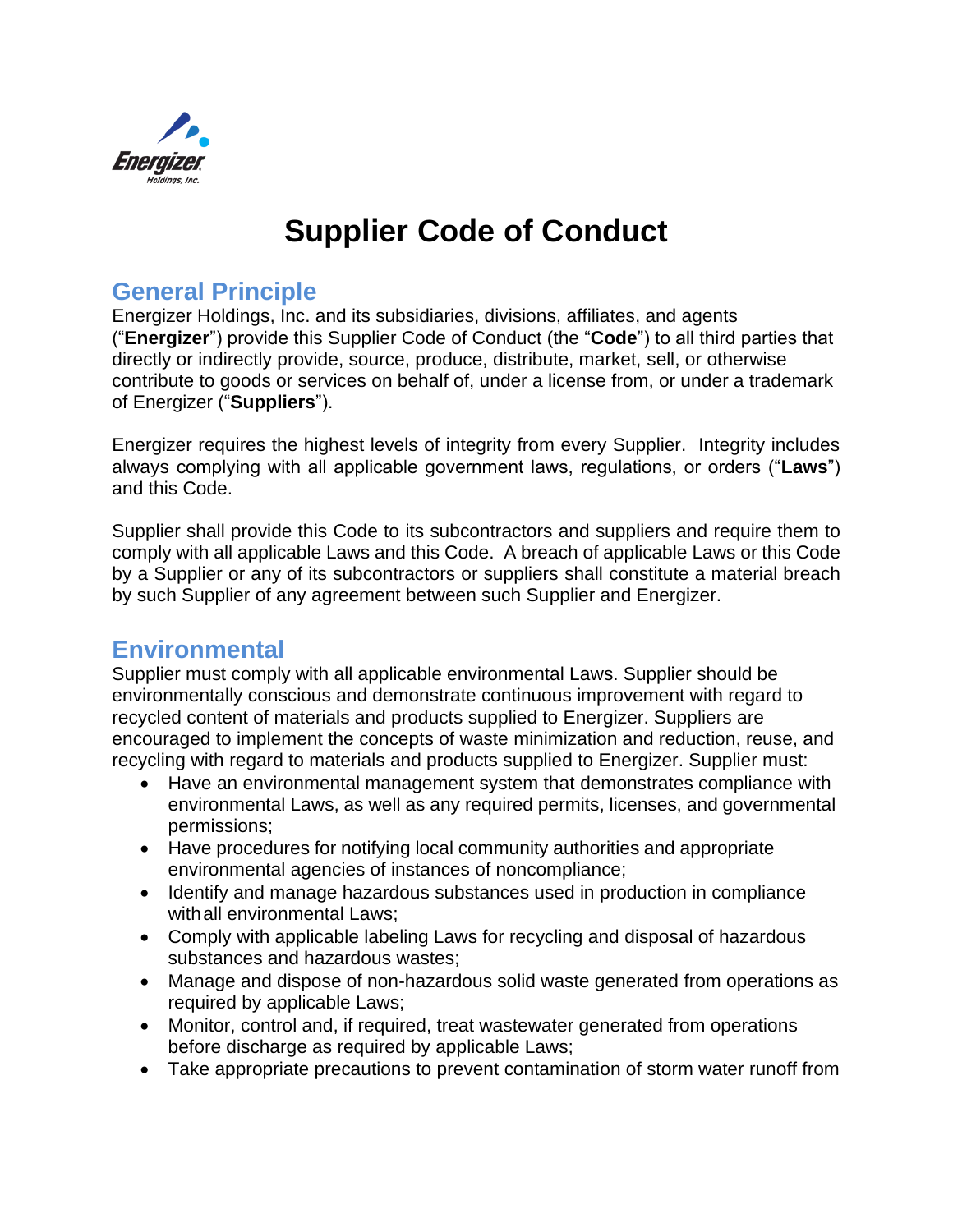Supplier facilities.

## **Labor & Human Rights**

Suppliers shall prominently display the Code at all of Suppliers' facilities, translated into the applicable native languages.

No Discrimination Suppliers shall employ workers on the basis of their ability to do the job, not on the basis of their personal characteristics or beliefs. Suppliers shall not discriminate against workers based on race, color, gender, nationality, religion, age, sexual orientation, political affiliation, maternity or marital status. Suppliers shall not discriminate in any employment practices, such as employment applications, hiring, promotions, rewards, access to training, job assignments, discipline or termination. No Forced Labor Suppliers shall not use any prison, indentured, involuntary or forced labor of any kind. Suppliers shall not engage in slavery or in human trafficking of any kind, including but not limited to the recruitment, harboring, transportation, solicitation, provision or acquisition of persons for labor or services through the use of force, fraud or coercion. Suppliers shall not require any workers to surrender any governmentissued identification, passports or work permits as a condition of employment. Suppliers shall not require any worker to remain in employment for any period of time against his or her will.

Child Labor Suppliers shall employ only workers who meet the applicable minimum legal age requirement or are at least 16 years of age, whichever is greater. Suppliers shall maintain official documentation for every worker that verifies the worker's date of birth. In those countries where official documents are not available to confirm exact date of birth, Suppliers shall confirm a worker's age using an appropriate and reliable assessment method, and keep all records related to such confirmation. Suppliers shall comply with all applicable child labor Laws, including those related to wages, hours worked, overtime and working conditions.

Working Hours Suppliers shall set working hours in compliance with all applicable Laws.

Wages & Benefits Suppliers shall set wages and overtime pay, and provide benefits, in compliance with all applicable Laws. Suppliers shall clearly convey the conditions of employment to each worker in a language that is understood by the worker. Workers shall be paid at least the minimum legal wage or a wage that meets local industry standards, whichever is greater. While it is understood that overtime may be required, Suppliers shall carry out operations in ways that limit overtime to a level that ensures humane and productive working conditions. Hourly wage rates for overtime must be higher than the rates for the regular work shift. Deductions from wages shall not be used as a disciplinary measure. Manual or electronic timecards shall be used for hourly workers. Suppliers shall provide workers with a clear and understandable wage statement that includes days worked, wages earned per day, hours of overtime, bonuses, allowances and a description of all deductions.

Freedom of Association Workers are free to join associations of their own choosing. Suppliers shall not interfere with workers who wish to lawfully and peacefully associate, organize or bargain collectively. The decision whether or not to do so should be made solely by the workers.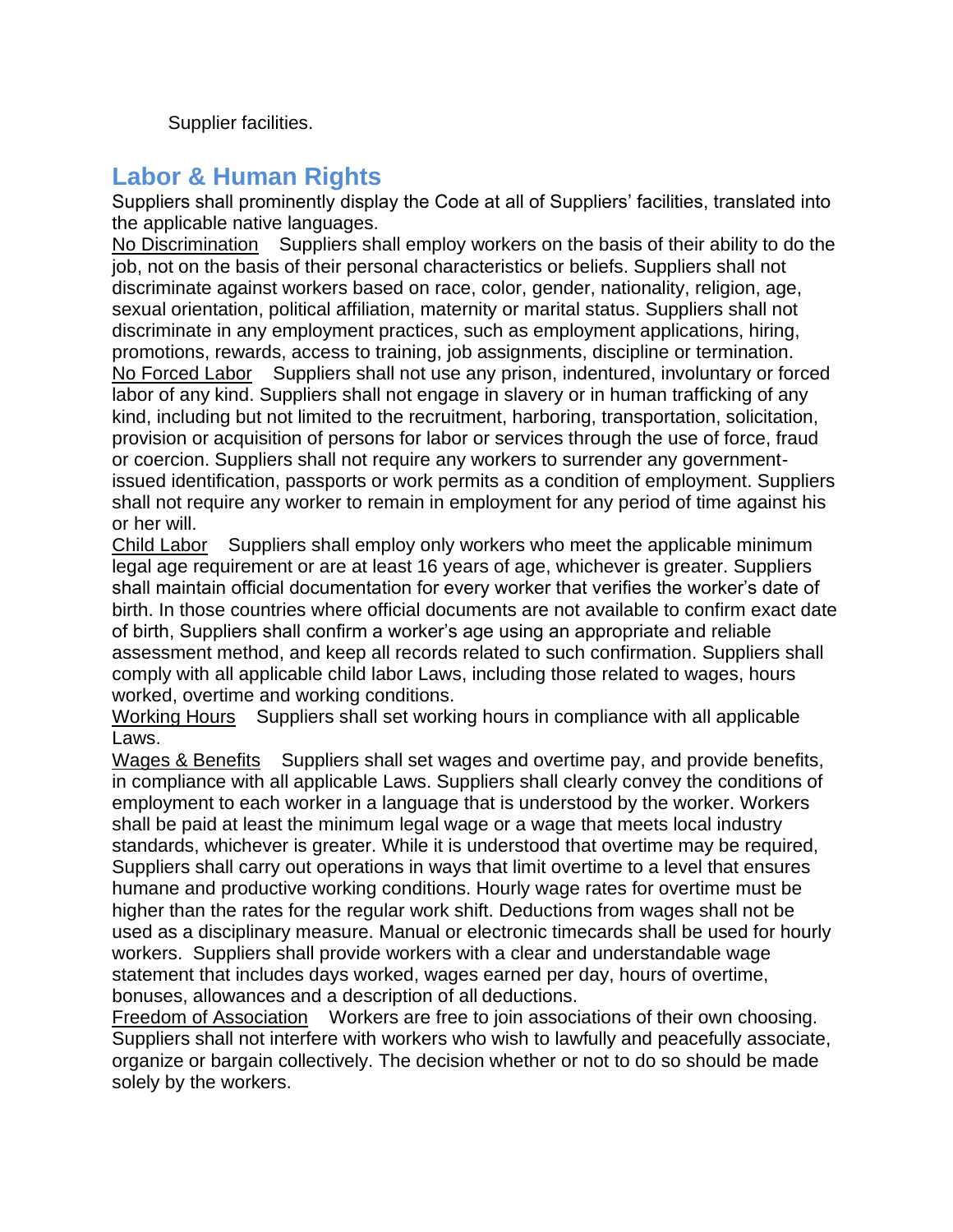Reporting Suppliers shall provide an anonymous complaint mechanism for workers to report workplace grievances in accordance with local laws and regulations.

## **Health & Safety**

Suppliers shall treat all workers with respect and dignity and provide them with a safe and healthy environment. Suppliers shall not use corporal punishment or any other form of physical or psychological coercion.

Manufacturing Facilities Facilities shall be sufficiently lighted. There shall be no obstructions in any aisles, exits or stairwells. There shall be sufficient, clearly marked and unlocked exits allowing for the orderly evacuation of workers in case of fire or other emergencies. Emergency exit routes shall be prominently posted and clearly marked. Battery operated emergency lights shall be placed above each exit to use in the case of emergencies. Evacuation drills shall be conducted at least annually.

Adequate fire detection and suppression equipment shall be readily available and checked regularly. Each facility shall have adequate circulation and ventilation. Suppliers shall provide free potable water for all workers and allow reasonable access to it throughout the work day. Suppliers shall maintain, throughout work hours, reasonably clean, sanitary and private toilet facilities in adequate numbers and shall not place any unreasonable restrictions on their use. All machinery shall be maintained, and safety devices shall be installed where appropriate. All hazardous and combustible materials shall be stored in secure and ventilated areas and disposed of in a safe and legal manner. Personal protective equipment shall be made available to workers performing hazardous tasks.

Dormitories Suppliers providing housing for workers must keep these facilities clean and safe. Living areas shall be segregated by gender. Living space per worker in the sleeping quarters shall meet both the minimum legal requirement and the local industry standard. There shall be clearly marked exits on each floor, and emergency lighting shall be installed in halls, stairwells and above each exit. Directions for evacuation in case of fire or other emergencies shall be posted in all sleeping quarters. Hazardous and combustible materials used in the production process shall not be stored in the dormitory or in buildings connected to sleeping quarters. Fire drills shall be conducted at least annually. Free, potable water shall be available to dormitory residents. Residents shall have access to reasonably clean, sanitary and private toilet facilities in adequate numbers.

#### **Ethics**

Anti-Corruption Suppliers shall comply with all applicable Laws, including those Laws governing conduct with government officials such as the U.S. Foreign Corrupt Practices Act. Suppliers shall not make any offer or payment that would constitute an illegal bribe under applicable Law, nor shall Suppliers otherwise engage in any illegal or corrupt practices in order to promote or advance Energizer's business interest or in an attempt to increase the business Supplier has with Energizer.

No Conflict Minerals Supplier undertakes that no conflict minerals (tantalum, tin, gold, tungsten, or their derivatives) that originated in the Democratic of the Congo or any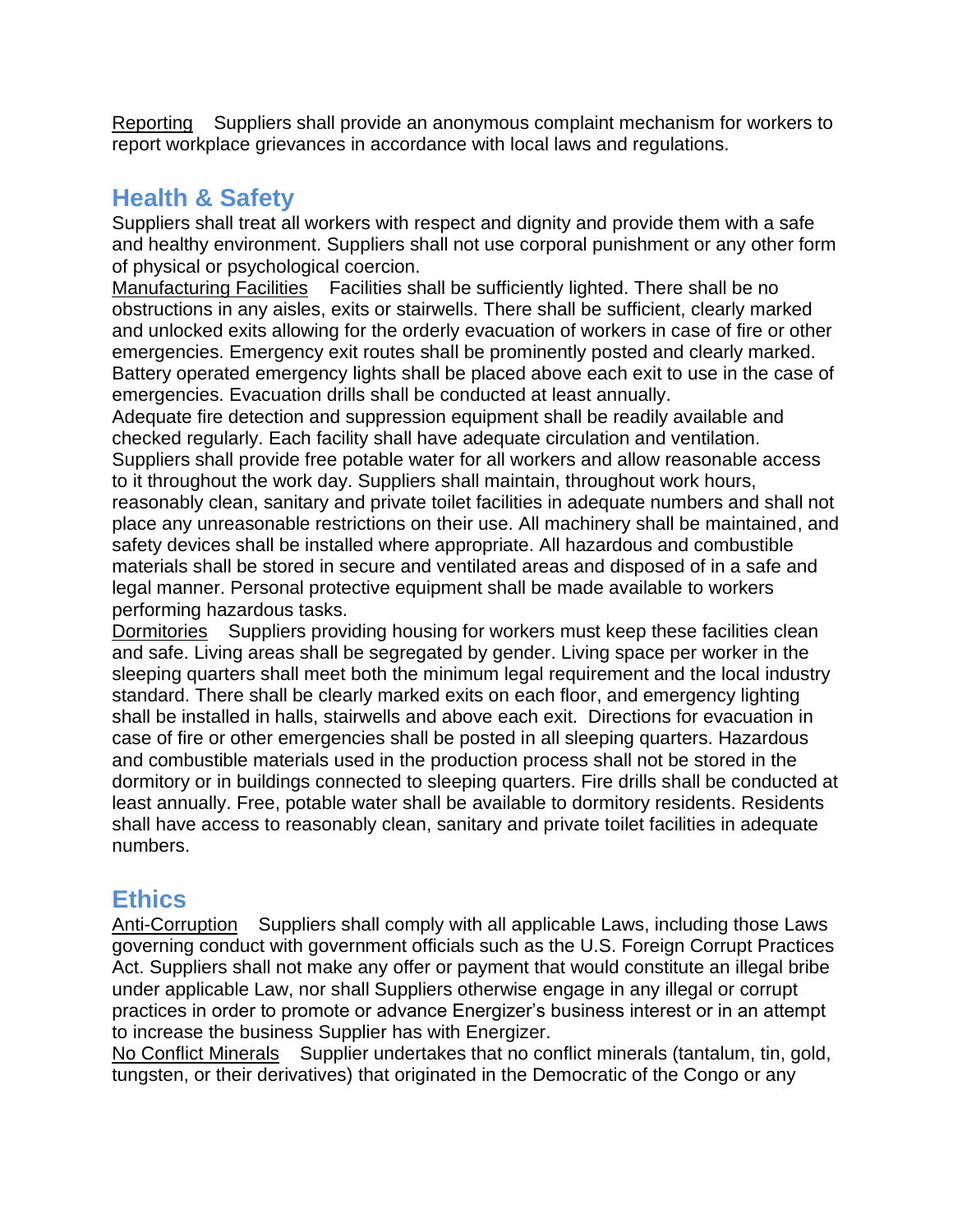adjoining country are incorporated in, or necessary to, the functionality or production of any product delivered to Energizer (including in any component manufactured of such product by a third party).

Accounts Suppliers shall not make false, artificial or misleading entries or omissions in any system, book or record. Suppliers shall not intentionally make a payment or approve an invoice, expense report or other document that is incorrect, misleading or inaccurate.

Import/Export If Supplier is responsible for import/export of goods, Supplier shall be aware of and in compliance with all applicable Laws and shall make accurate declarations and not mischaracterize the value or nature of the goods in any way that would create liability.

Intellectual Property Suppliers shall respect both Energizer and third-party intellectual property rights. Supplier shall take all actions necessary to protect Energizer intellectual property and Energizer Brand integrity. In supplying products to or manufacturing products under license from Energizer, Supplier shall not violate or infringe on any thirdparty patents, trademarks, copyrights, or trade secrets and shall take all appropriate actions to ensure that Energizer will not receive any infringing products. Supplier shall be responsible for ensuring that its subcontractors, suppliers, and permitted licensees will comply with this provision. Supplier agrees that it shall be liable to Energizer for any violations of this provision by Supplier and by Supplier's subcontractors, suppliers, and permitted licensees.

Data Protection Supplier shall comply with all personal data protection Laws. In this provision, "personal data", "processing", and "personal data breach" have the meanings given in Regulation (EU) 2016/679, the General Data Protection Regulation, and "Energizer Data" means the personal data that Supplier processes on Energizer's behalf.

- Energizer Data shall be confidential information of Energizer.
- Supplier shall process Energizer Data only in accordance with Energizer's prior written instructions or as required by applicable Laws.
- Supplier shall ensure that individuals who process Energizer Data under Supplier's authority have committed themselves to lasting confidentiality.
- Supplier shall not make Energizer Data available to any third party, including Supplier's confidential advisors, without Energizer's prior written authorization.
- Supplier shall document, implement, maintain, and continually improve technical and organizational measures that ensure the security of Energizer Data.
- Supplier shall notify Energizer without undue delay upon becoming aware of or reasonably suspecting any personal data breach affecting Energizer Data.
- Supplier shall provide the timely notices, information, and cooperation that are necessary for Energizer to comply with personal data protection Laws.
- Supplier shall return and then dispose of Energizer Data without undue delay after the end of Supplier's provision of goods or services on Energizer's behalf.

Supplier shall perform its obligations under personal data protection Laws and this provision at no additional cost to Energizer. If Supplier engages subcontractors or suppliers to process Energizer Data, Supplier agrees to be liable for all their acts, omissions, or defaults to the same extent as if these had been Suppliers'.